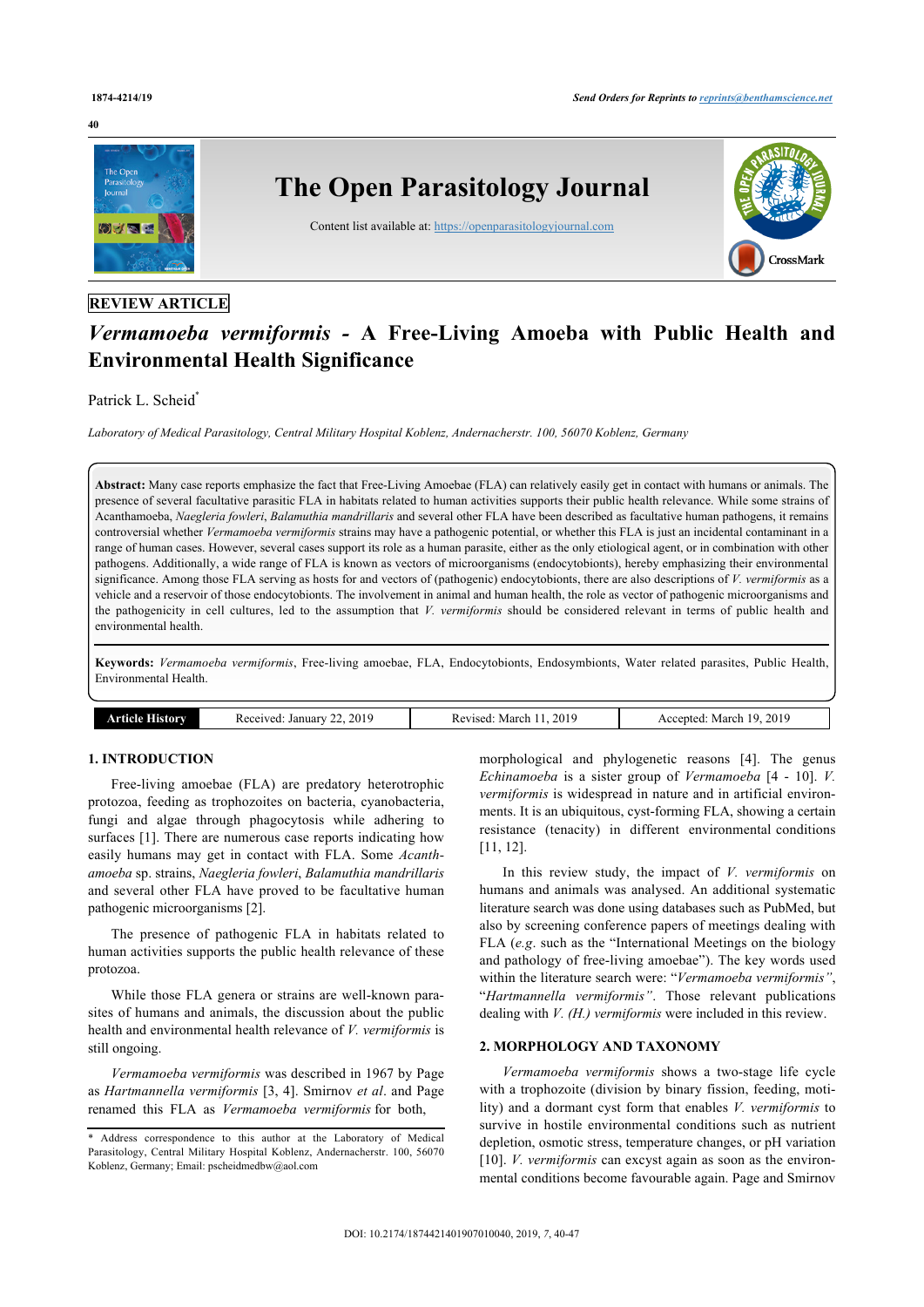*et al*. (2011) provided morphological descriptions of the trophozoites and cysts of *V. vermiformis* [[4,](#page-4-3) [13,](#page-5-1) [14](#page-5-2)]. These descriptions include morphological features (*e.g*. length, cylindrical trophozoites, branching with numerous pseudopodia under certain conditions, cyst diameter, and bilayer cyst walls; limax or slug-like motility). A flagellate form has not been described. The trophozoites *of V. vermiformis* show the typical worm-shaped or slug-like (elongated, cylindrical) morphology described by Page and Smirnov *et al.* [\[4,](#page-4-3) [13](#page-5-1)]. The locomotive forms are 22-42 μm long. Usually the trophozoites show a monopodial form (Fig. **[1](#page-1-0)**) in locomotion, some of them with uroidal filaments (Fig.**2**). These uroidal filaments weren`t reported in early studies [\[3](#page-4-2)]. Granulae are visible within the cytoplasm as well as a small anterior hyaline zone [[10](#page-4-4), [15](#page-5-3)]. In general, morphological features seem to vary among the strains, determined by the environmental conditions. The trophozoites are usually monopodial. However, they may show several pseudopodia and irregularshapes, especially when moving in another direction (Fig. **3**).

<span id="page-1-0"></span>

**Fig. (1).** *V. vermiformis* trophozoites, showing the typical monopodial morphology; amoebal saline; Bar: 20µm; phase contrast.

<span id="page-1-1"></span>

**Fig. (2).** *V. vermiformis* trophozoite with prominent uroid filaments; amoebal saline; Bar: 20µm; phase contrast.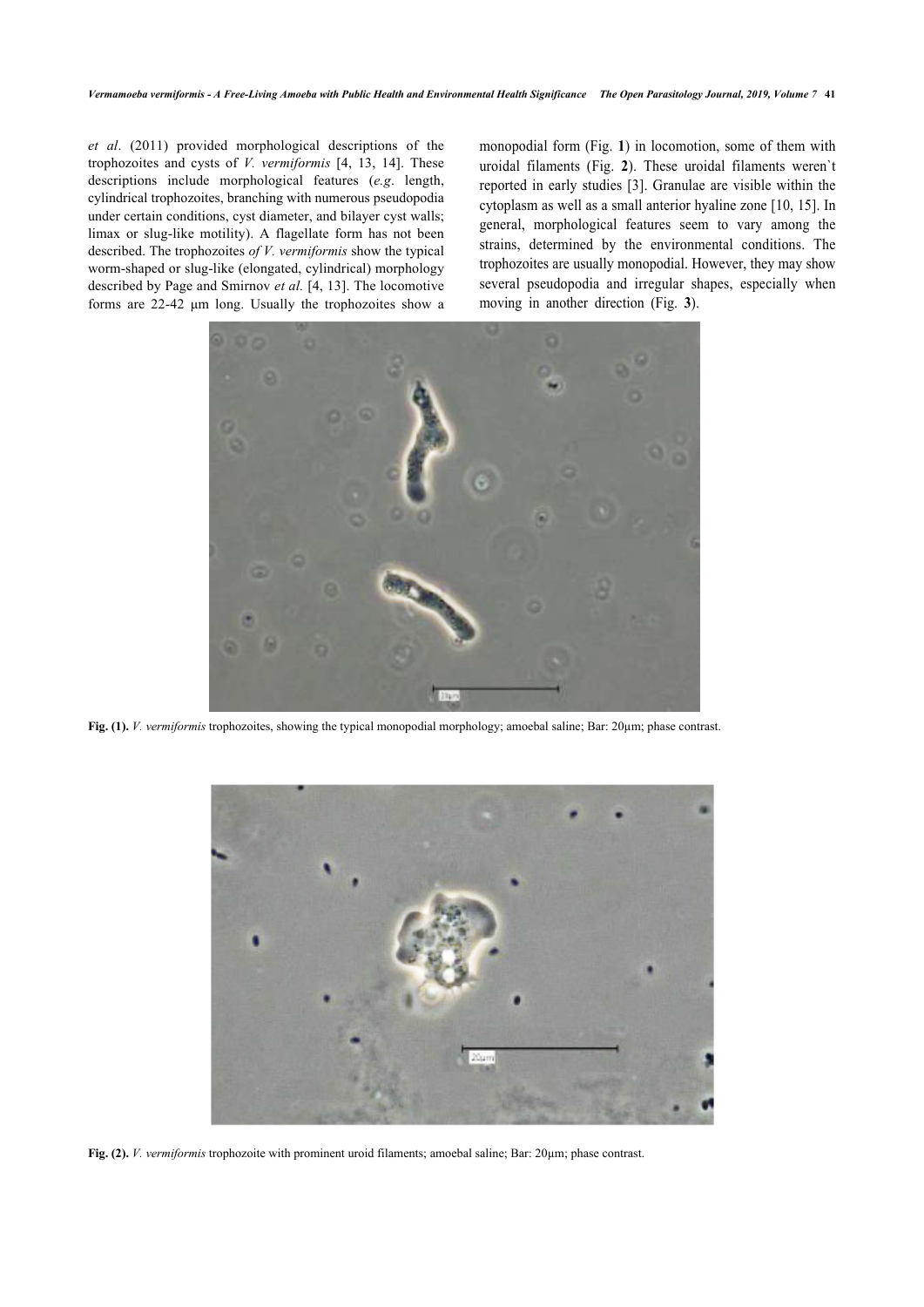<span id="page-2-0"></span>

**Fig. (3).** *V. vermiformis* trophozoite in amoebal saline; showing numerous pseudopodia; Bar: 20µm; phase contrast.

The *V. vermiformis* cysts are of spherical, round shape with a diameter of 6-9μm. The cyst consists of a 50 nm thick endocyst and a 110 - 140nm thick ecto-cyst. The two-layered cyst wall (double-wall) contains proteins and glucose polymers. The cyst shows one or two nuclei; no pores or ostioles are visible (Fig. **[4](#page-2-1)**) [[16\]](#page-5-4). This cyst stage protects *V. vermiformis* against hostile environmental conditions such as nutrient depletion, osmotic stress, temperature changes, or pH variation. Fouque *et al.* (2012) showed that the encystment process of *V. vermiformis* lasts about 9 hours [[11\]](#page-4-5).

*V. vermiformis* belongs taxonomically to the class Echin-

amoebida, phylum Tubulinea [[4](#page-4-3) - [9](#page-4-6)].

The phylogenetic discrepancy and the detected morphological differences from the other *Hartmannella* spp. has led to the introduction of the new genus *Vermamoeba*, with the only species *V. vermiformis*. As there is a certain variability in trophozoite morphology and a morphological similarity to other FLA cysts, alternative methods have to be used for accurate detection, including molecular techniques.

Molecular-based analyses of *V. vermiformis* are limited to sequencing of the 18S rRNA gene, which is used as a phylogenetic marker for taxonomic inferences [[10\]](#page-4-4). Those 18S

<span id="page-2-1"></span>

**Fig. (4).** *V. vermiformis* trophozoite and cyst; Bar: 20µm; phase contrast.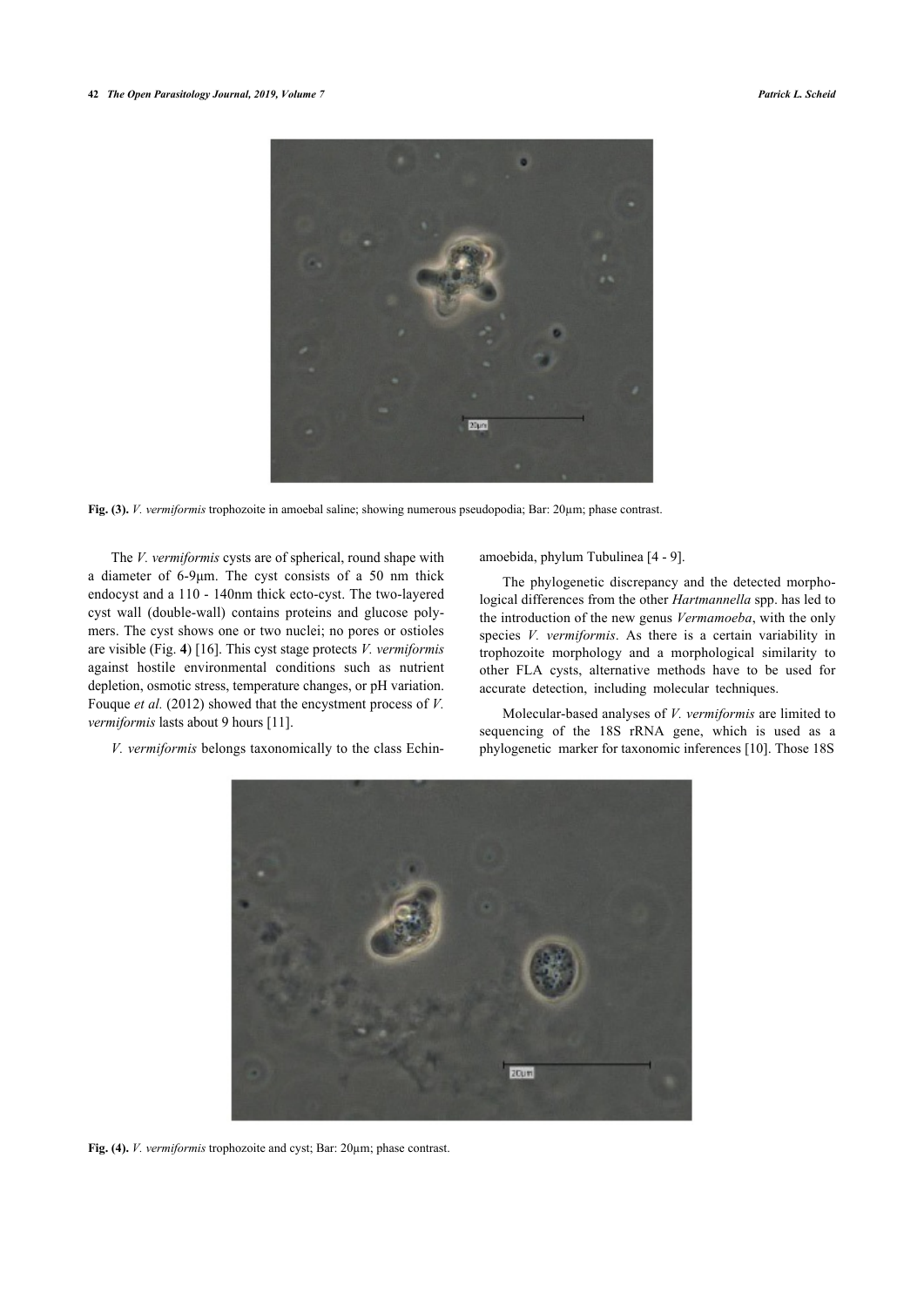rRNA sequences, publicly available, show a high degree of sequence conservation for *V. vermiformis*. This leads to the assumption that the 18S rRNA gene sequences may be insufficient to compare those strains of *V. vermifomis* with different virulence patterns.

# **3. EPIDEMIOLOGY**

# **3.1. Habitats of** *Vermamoeba vermiformis*

Natural freshwater environments, surface water, soil and biofilms are the natural habitats for *V. vermiformis*. It is one of the most prevalent FLA found in humid ecosystems, other than *Acanthamoeba* spp [[17](#page-5-5), [18\]](#page-5-6). Within its biocenosis, *V. vermiformis* contributes to microbial communities in biofilms while feeding on bacteria. It has been detected in waters, springs, snow, and soil [[19](#page-5-7) - [21](#page-5-8)].

In addition to these natural humid habitats, *V. vermiformis* has been isolated from man-made environments and engineered water systems such as tap water, fountains, water pipes, bottled mineral water, drinking water sources, recreational waters and swimming pools[[10,](#page-4-4) [11](#page-4-5), [19,](#page-5-7) [22](#page-5-9) - [28\]](#page-5-10).

In several studies, *V. vermiformis* has been found within the human environment, showing paradigmatically how easily humans may find themselves in close contact with these FLA. *V. vermiformis* has been detected in composts, aerosols from composting facilities, wastewater from the textile industry [[10](#page-4-4), [28,](#page-5-10) [29](#page-5-11)], contact lens storage cases, and even hospital ward dust and biofilms [\[24](#page-5-12), [30](#page-5-13) - [33](#page-5-14)].

*V. vermiformis* has been found in thermal springs with temperatures of 41-53 °C and a pH of 4.9-7 [[27](#page-5-15), [34](#page-5-16) - [36\]](#page-5-17). Rohr *et al*. identified *V.* (resp. *Hartmannella*) *vermiformis* in 65% of the hot water samples which were positive for amoebae and on 15% of swabs from moist areas [\[37](#page-5-18), [38\]](#page-5-19).

## **3.2.** *Vermamoeba vermiformis* **as a Parasite for Humans**

The role of *V. vermiformis* as a potential pathogenic parasite of humans has been discussed for many years. Some authors have concluded that *V. vermiformis* is an environmental contaminant without any involvement in pathogenesis [[39](#page-5-20) - [41](#page-5-21)].

A certain cytopathogenicity of the thermo-tolerant *V. vermiformis* on keratocytes was confirmed in *in vitro* studies [[41,](#page-5-21) [42\]](#page-5-12). Another hint regarding the (veterinary medical) pathogenic potential is the fact that some strains of *V.* (*Hartmannella*) *vermiformis* have produced tissue lesions in experimentally infected fish [[15\]](#page-5-3). At least, pathogenicity of *V. vermiformis* for aquatic organisms cannot be excluded.

The medical significance of *V. vermiformis* (resp. *Hartmannella vermiformis*) and especially its pathogenic potential as a parasite for humans has been reported from several countries, including Spain, Costa Rica, Peru, France, Scotland, Japan and Iran[[16](#page-5-4), [43,](#page-5-22) [46](#page-5-23) - [49](#page-6-0)]. The *isolation of V. vermiformis* from humans or while examining human infections, has provided evidence of its potential involvement in the pathogenesis. In 2014, *V. vermiformis* was detected in human nasal swabs [[16](#page-5-4)]. Most of the "case reports" with an involvement of *V. vermiformis* have included corneal damage

[[10](#page-4-4)]. A keratitis case included a female contact lens wearer, who presented initially with eye pain, redness, blurred vision, photosensitivity, tearing, and a sensation of a foreign body in her eye [[45\]](#page-5-24). In other cases *V. vermiformis* was isolated while examining for an *Acanthamoeba* keratitis[[50](#page-6-1) - [53](#page-6-2)]. Interestingly, *V. vermiformis* has been found predominantly in mixed amoebic keratitis cases [[46](#page-5-23), [50,](#page-6-1) [51,](#page-6-3) [53,](#page-6-2) [54\]](#page-6-4). These findings, together with the results of other studies, have led to the conclusion that the spectrum of protozoa contaminating contact lens solutions is broader than previously known and includes *Acanthamoeba* spp., *Balamuthia mandrillaris* and also *V. vermiformis* [\[44](#page-5-25), [50](#page-6-1) - [53](#page-6-2)].

Two human cases involving *V. vermiformis* have been recently examined in Germany: *V. vermiformis* was detected within the contact lens cases of a bacterial keratitis patient. In this "case report" *V. vermiformis* seemed to be a contaminant without (significant) involvement in the pathogenesis.

A second case included the only non-keratitis case report so far - with an exclusive isolation of *V. vermiformis* from a human. *V. vermiformis* has been confirmed as potential etiological agent in a 27 years old female patient, who presented with a weeping wound developing as a painful ulcer on the upper eyelid at the medial angle of the right eye. Cultivation, morphological microscopical analysis and nucleic acid techniques, followed by sequence analysis revealed *V. vermiformis* as the only detected microorganism involved in this case. The confirmed presence of *V. vermiformis* in the ulcer and the proven absence of the typical pathogenic bacterial microorganisms led to the strong assumption that *V. vermiformis* may be involved in the pathogenesis of this human case.

#### **3.3.** *Vermamoeba vermiformis* **as Vector of Endocytobionts**

In general, naked free-living amoebae (FLA) graze in biofilms and feed on bacteria, algae, yeasts and other protozoa. They capture their prey by phagocytosis following chemotactic trophism and transfer them to lysosomal compartments in the phagocytic pathway where they are usually digested by enzymes[[1\]](#page-4-0). However, some of these intracellular microorganisms (endocytobionts) have developed a strategy to avoid lysis and digestion during the phagocytic process. The impact of such interactions of FLA and their endocytobionts with respect to Public Health and Environmental Health was described recently [[54](#page-6-4), [55\]](#page-6-5). Additionally, a wide range of FLA is known to be vectors of endocytobionts [\[2\]](#page-4-1).

The relevance of the FLA - endocytobiont relationship in terms of pathogenicity, tenacity, virulence enhancement, protection, gene transfer *etc*. is the focus of current research [[56\]](#page-6-6).

While there is still an ongoing discussion about the public health relevance of *V. vermiformis* as a human parasite, it has proven to be a vector of endocytobionts, some of these being confirmed pathogens of public health significance [for overview see: 10 or 57]. These endocytobionts may also play a significant role in aggravating the infection or in enhancing inflammatory processes [[14,](#page-5-2) [58](#page-6-7)].

In 1988 *V. (Hartmannella) vermiformis* was described as an important protozoon in the ecology of *Legionella pneumophila* [\[59](#page-6-8)]. Since then *V. vermiformis* is known as a reservoir and vector of Legionellae [\[17](#page-5-5), [60](#page-6-9) - [64](#page-6-10)].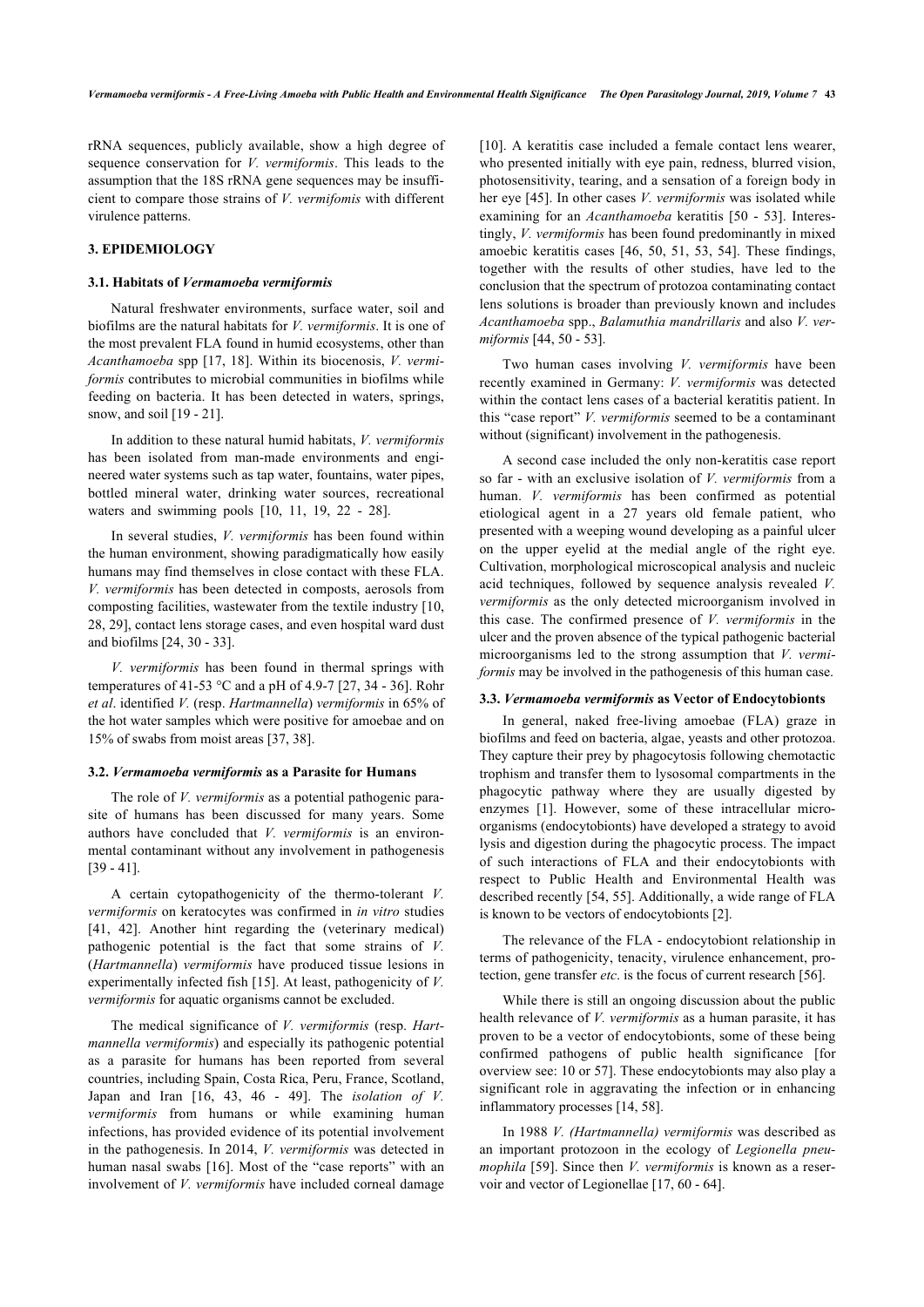#### **44** *The Open Parasitology Journal, 2019, Volume 7 Patrick L. Scheid*

*V. vermiformis* also has proven to serve as a vehicle for and vector of *Bacillus anthracis, Neochlamydia hartmannellae* and other Chlamydia-like endocytobionts [\[65](#page-6-11) - [67;](#page-6-1) for overview see: [10](#page-4-4), [57](#page-6-12) or [60\]](#page-6-9). Other bacterial microorganisms persisting as endocytobionts and replicating intracellularly in *V. vermiformis* are *Protochlamydia massiliensis*, *Protochlamy-dia phocaeensis* and *Rubidus massiliensis* [\[68](#page-6-13) - [70\]](#page-6-14).

*V. vermiformis* may also be associated with Mycobacteriae. *in vitro* studies revealed that highly pathogenic *Mycobacterium leprae* remained viable and virulent within *V. vermiformis* cysts[[10,](#page-4-4) [71](#page-6-15), [79](#page-6-16)]. Even on nasal swabs *V. vermiformis* and *Mycobacterium chelonae* were detected sympatrically [\[16](#page-5-4)].

*V. vermiformis* can be permissive for *Pseudomonas aeruginosa* [[72](#page-6-17)]. There are also interesting relationships of *V. vermiformis* with *Stenotrophomonas maltophilia* (an important nosocomial pathogen) and *Campylobacter jejuni* [\[19](#page-5-7), [33,](#page-5-14) [73](#page-6-18) - [75\]](#page-6-19).

*Francisella novicida* has proven to be another endocytobiont of *V. vermiformis*, surviving and replicating intracellularly in non-acidified phagosomes [[76\]](#page-6-20).

<span id="page-4-0"></span>An intranuclear endocytobiont of *V. vermiformis* has been described recently and named *Nucleicultrix amoebiphila* [[77\]](#page-6-21).

<span id="page-4-2"></span><span id="page-4-1"></span>As *V. vermiformis* is isolated frequently in environmental samples, it has been used as a potential host in the search for giant viruses (giruses). Some of those giruses were detected in *V. vermiformis*: Several isolates of *Faustovirus*, an *Asfarvirus*related lineage of giruses, were isolated using *V. vermiformis* as the host amoeba [[78\]](#page-6-22). *Kaumoebavirus* and *Orpheovirus* are further examples of giruses proliferating in *V. vermiformis* [[79](#page-6-16), [80\]](#page-6-23).

<span id="page-4-3"></span>Interactions between *V. vermiformis* and fungi include *Exophiala dermatitidis*, *Aspergillus fumigatus*, *Candida* spp. and *Fusarium oxysporum* [[14,](#page-5-2) [81](#page-6-24) - [84\]](#page-7-0).

In the context of acting as vector of pathogenic endocytobionts, *V. vermiformis* may also play an important role in the distribution of food borne microorganisms. Several species of FLA have been discovered on vegetables, green salad, spinach, lettuce, as well as in chicken coops and refrigerators. Studies to determine the abundance of free-living protozoa on dishcloths as a possible source for cross-contamination in food processing establishments have been conducted recently. *Vahlkampfia*, *Vannella*, *Acanthamoeba*, *Hyperamoeba*, and *Vermamoeba* have been detected on these dishcloths [\[53](#page-6-2), [55\]](#page-6-5).

# **CONCLUSION**

<span id="page-4-6"></span><span id="page-4-5"></span><span id="page-4-4"></span>*V. vermiformis* is certainly another FLA to be considered as a potential parasite of humans or animals and as a vector of encocytobionts. The case reports with an involvement of *V. vermiformis* and especially one of the recent cases with *V. vermiformis* as the only detected microorganism, indicate that this FLA may be potentially (or opportunistically) pathogenic. The thermo-tolerant *V. vermiformis* should definitely be considered in future studies and/or diagnostics targeting FLA as etiological agents of human and animal diseases. When comparing the studies of *V. vermiformis* as a potential parasite for humans and its role as vector of potentially pathogenic

microorganisms, we must (still) come to the conclusion that *V. vermifomis* is more important as a vector, according to the literature available at present.

# **CONSENT FOR PUBLICATION**

Not applicable.

### **FUNDING**

Declared none.

### **CONFLICT OF INTEREST**

The authors declare no conflict of interest, financial or otherwise.

# **ACKNOWLEDGEMENTS**

The author would like to thank Dr. David Lam (MD, MPH, Shaman Medical Consulting) for review and English language editing of the article and Dr. C. Balczun for fruitful discussions.

# **REFERENCES**

- [1] Scheid P. Free-living amoebae and their multiple impacts on environmental health. [\[http://dx.doi.org/10.1016/B978-0-12-409548-9.10969-8](http://dx.doi.org/10.1016/B978-0-12-409548-9.10969-8)]
- [2] Scheid P. Lebensmittelassoziierte parasiten: Helminthen und
- protozoen. Hamburg: Behr's GmbH 2018. [3] Page FC. Taxonomic criteria for limax amoebae, with descriptions of 3
- new species of *Hartmannella* and 3 of *Vahlkampfia.* J Protozool 1967; 14(3): 499-521.
- [\[http://dx.doi.org/10.1111/j.1550-7408.1967.tb02036.x](http://dx.doi.org/10.1111/j.1550-7408.1967.tb02036.x)] [PMID: [6050](http://www.ncbi.nlm.nih.gov/pubmed/6050%20658) [658](http://www.ncbi.nlm.nih.gov/pubmed/6050%20658)]
- [4] Smirnov AV, Chao E, Nassonova ES, Cavalier-Smith T. A revised classification of naked lobose amoebae (Amoebozoa: lobosa). Protist 2011; 162(4): 545-70.

[\[http://dx.doi.org/10.1016/j.protis.2011.04.004\]](http://dx.doi.org/10.1016/j.protis.2011.04.004) [PMID: [21798804](http://www.ncbi.nlm.nih.gov/pubmed/21798804)]

[5] Bolivar I, Fahrni JF, Smirnov A, Pawlowski J. SSU rRNA-based phylogenetic position of the genera Amoeba and Chaos (Lobosea, Gymnamoebia): The origin of gymnamoebae revisited. Mol Biol Evol 2001; 18(12): 2306-14. [\[http://dx.doi.org/10.1093/oxfordjournals.molbev.a003777\]](http://dx.doi.org/10.1093/oxfordjournals.molbev.a003777) [PMID: [11](http://www.ncbi.nlm.nih.gov/pubmed/11%20719580)

[719580\]](http://www.ncbi.nlm.nih.gov/pubmed/11%20719580)

[6] Corsaro D, Michel R, Walochnik J, Müller KD, Greub G. *Saccamoeba lacustris*, sp. nov. (Amoebozoa: Lobosea: Hartmannellidae), a new lobose amoeba, parasitized by the novel chlamydia 'Candidatus *Metachlamydia lacustris*' (Chlamydiae: Parachlamydiaceae). Eur J Protistol 2010; 46(2): 86-95.

[\[http://dx.doi.org/10.1016/j.ejop.2009.11.002\]](http://dx.doi.org/10.1016/j.ejop.2009.11.002) [PMID: [20347279\]](http://www.ncbi.nlm.nih.gov/pubmed/20347279)

- [7] Brown MW, Silberman JD, Spiegel FW. "Slime molds" among the Tubulinea (Amoebozoa): Molecular systematics and taxonomy of Copromyxa. Protist 2011; 162(2): 277-87.
- [\[http://dx.doi.org/10.1016/j.protis.2010.09.003\]](http://dx.doi.org/10.1016/j.protis.2010.09.003) [PMID: [21112814](http://www.ncbi.nlm.nih.gov/pubmed/21112814)]
- [8] Watson PM, Sorrell SC, Brown MW. *Ptolemeba* n. gen., a novel genus of hartmannellid amoebae (Tubulinea, Amoebozoa); with an emphasis on the taxonomy of *Saccamoeba.* J Eukaryot Microbiol 2014; 61(6): 611-9.
	- [\[http://dx.doi.org/10.1111/jeu.12139](http://dx.doi.org/10.1111/jeu.12139)] [PMID: [25040194\]](http://www.ncbi.nlm.nih.gov/pubmed/25040194)
- [9] Adl SM, Bass D, Lane CE, *et al.* Revision to the classification, nomenclature, and diversity of eukaryotes. J Eukaryot Microbiol 2019; 66(1): 4-119. [PMID: [30257078\]](http://www.ncbi.nlm.nih.gov/pubmed/30257078)
- [10] Delafont V, Rodier M-H, Maisonneuve E, Cateau E. *Vermamoeba vermiformis*: A free-living amoeba of interest. Microb Ecol 2018; 76(4): 991-1001. [\[http://dx.doi.org/10.1007/s00248-018-1199-8\]](http://dx.doi.org/10.1007/s00248-018-1199-8) [PMID: [29737382](http://www.ncbi.nlm.nih.gov/pubmed/29737382)]
- [11] Fouque E, Héchard Y, Hartemann P, Humeau P, Trouilhé MC. Sensitivity of *Vermamoeba* (*Hartmannella*) *vermiformis* cysts to conventional disinfectants and protease. J Water Health 2015; 13(2): 302-10.

[\[http://dx.doi.org/10.2166/wh.2014.154](http://dx.doi.org/10.2166/wh.2014.154)] [PMID: [26042964\]](http://www.ncbi.nlm.nih.gov/pubmed/26042964)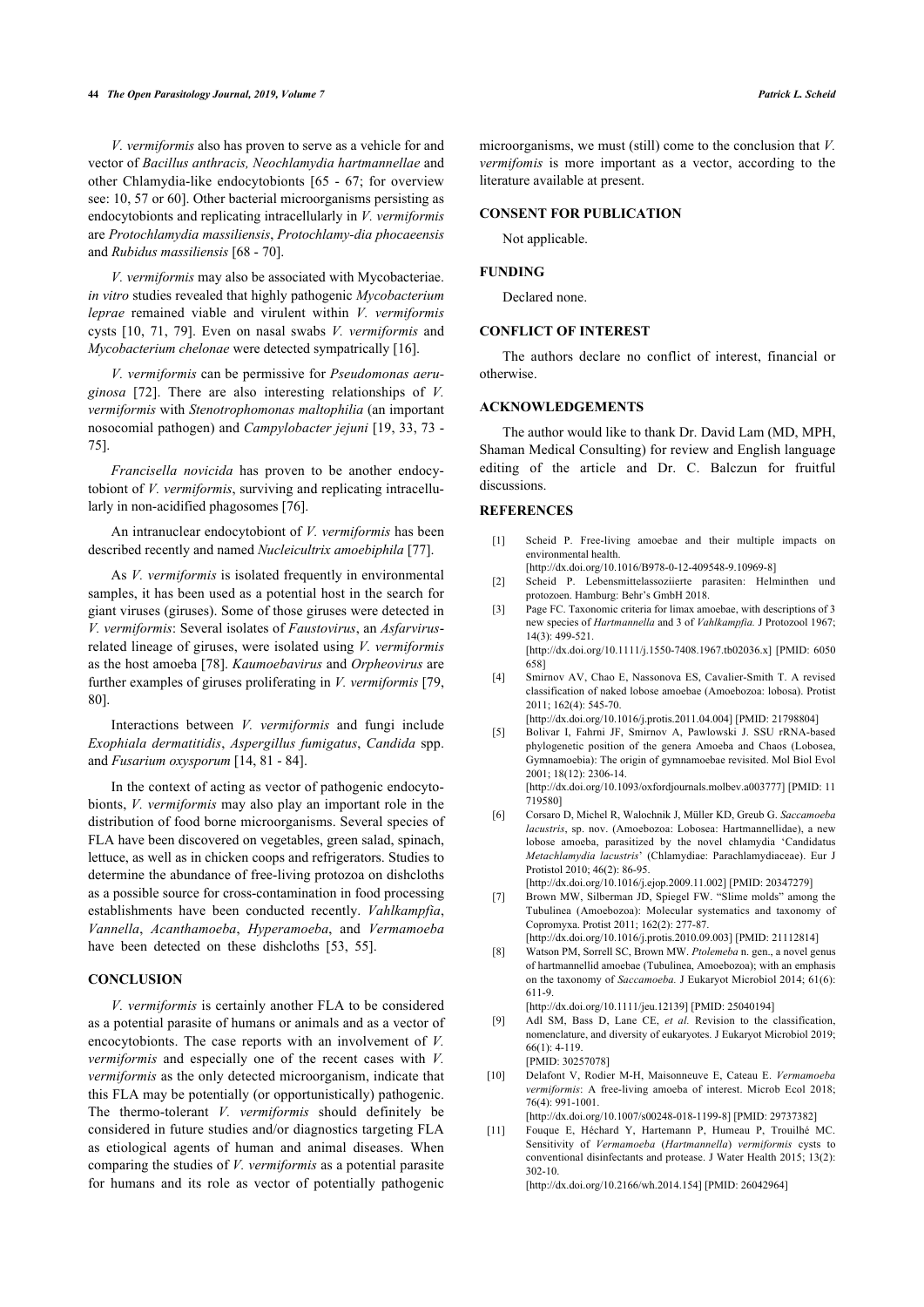- <span id="page-5-11"></span><span id="page-5-0"></span>[12] Fouque E, Yefimova M, Trouilhé M-C, *et al.* Morphological study of the encystment and excystment of *Vermamoeba vermiformis* revealed original traits. J Eukaryot Microbiol 2015; 62(3): 327-37. [\[http://dx.doi.org/10.1111/jeu.12185\]](http://dx.doi.org/10.1111/jeu.12185) [PMID: [25284205\]](http://www.ncbi.nlm.nih.gov/pubmed/25284205)
- <span id="page-5-13"></span><span id="page-5-1"></span>[13] Page F. Nackte Rhizopoda und Heliozoa, Protozoenfauna. Stuttgart, New York: Gustav Fischer Verlag 1991; Vol. 2.
- <span id="page-5-2"></span>[14] Masangkay F, Milanez G, Karanis P, Nissapatorn V. *Vermamoeba vermiformis*—global trend and future perspectiveReference Module in Earth Systems and Environmental Sciences 2018.
- <span id="page-5-3"></span>[15] Dyková I, Pindová Z, Fiala I, Dvoráková H, Machácková B. Fishisolated strains of *Hartmannella vermiformis* page, 1967: Morphology, phylogeny and molecular diagnosis of the species in tissue lesions. Folia Parasitol (Praha) 2005; 52(4): 295-303. [\[http://dx.doi.org/10.14411/fp.2005.040\]](http://dx.doi.org/10.14411/fp.2005.040) [PMID: [16405292](http://www.ncbi.nlm.nih.gov/pubmed/16405292)]
- <span id="page-5-4"></span>[16] Cabello-Vílchez A, Mena R, Zuñiga J, *et al.* Reyes-Batlle M, Piñero J, Valladares B, Lorenzo-Morales J. Endosymbiotic *Mycobacterium chelonae* in a *Vermamoeba vermiformis* strain isolated from the nasal mucosa of an HIV patient in Lima, Peru. Exp Parasitol 2014; 145(Suppl.): 127-30.
- [\[http://dx.doi.org/10.1016/j.exppara.2014.02.014\]](http://dx.doi.org/10.1016/j.exppara.2014.02.014)
- <span id="page-5-14"></span><span id="page-5-5"></span>[17] Hsu BM, Lin CL, Shih FC. Survey of pathogenic free-living amoebae and *Legionella* spp. in mud spring recreation area. Water Res 2009; 43(11): 2817-28. [\[http://dx.doi.org/10.1016/j.watres.2009.04.002\]](http://dx.doi.org/10.1016/j.watres.2009.04.002) [PMID: [19457534](http://www.ncbi.nlm.nih.gov/pubmed/19457534)]
- <span id="page-5-16"></span><span id="page-5-6"></span>[18] Wang H, Edwards M, Falkinham JO III, Pruden A. Molecular survey of the occurrence of *Legionella* spp., *Mycobacterium* spp., *Pseudomonas aeruginosa*, and amoeba hosts in two chloraminated drinking water distribution systems. Appl Environ Microbiol 2012; 78(17): 6285-94.
- <span id="page-5-17"></span><span id="page-5-7"></span>[\[http://dx.doi.org/10.1128/AEM.01492-12](http://dx.doi.org/10.1128/AEM.01492-12)] [PMID: [22752174\]](http://www.ncbi.nlm.nih.gov/pubmed/22752174) [19] Cateau E, Delafont V, Hechard Y, Rodier MH. Free-living amoebae: What part do they play in healthcare-associated infections? J Hosp Infect 2014; 87(3): 131-40.
- [\[http://dx.doi.org/10.1016/j.jhin.2014.05.001\]](http://dx.doi.org/10.1016/j.jhin.2014.05.001) [PMID: [24928786](http://www.ncbi.nlm.nih.gov/pubmed/24928786)]
- <span id="page-5-18"></span>[20] Valster RM, Wullings BA, Bakker G, Smidt H, van der Kooij D. Freeliving protozoa in two unchlorinated drinking water supplies, identified by phylogenic analysis of 18S rRNA gene sequences. Appl Environ Microbiol 2009; 75(14): 4736-46.
	- [\[http://dx.doi.org/10.1128/AEM.02629-08](http://dx.doi.org/10.1128/AEM.02629-08)] [PMID: [19465529\]](http://www.ncbi.nlm.nih.gov/pubmed/19465529)
- <span id="page-5-19"></span><span id="page-5-8"></span>[21] Thomas V, Loret JF, Jousset M, Greub G. Biodiversity of amoebae and amoebae-resisting bacteria in a drinking water treatment plant. Environ Microbiol 2008; 10(10): 2728-45. [\[http://dx.doi.org/10.1111/j.1462-2920.2008.01693.x\]](http://dx.doi.org/10.1111/j.1462-2920.2008.01693.x) [PMID: [18637950\]](http://www.ncbi.nlm.nih.gov/pubmed/18637950)
- <span id="page-5-20"></span><span id="page-5-9"></span>[22] Bullerwell CE, Burger G, Gott JM, Kourennaia O, Schnare MN, Gray MW. Abundant 5S rRNA-like transcripts encoded by the mitochondrial genome in amoebozoa. Eukaryot Cell 2010; 9(5): 762-73.
	- [\[http://dx.doi.org/10.1128/EC.00013-10\]](http://dx.doi.org/10.1128/EC.00013-10) [PMID: [20304999](http://www.ncbi.nlm.nih.gov/pubmed/20304999)]
- <span id="page-5-21"></span>[23] Anderson OR. The role of amoeboid protists and the microbial community in moss-rich terrestrial ecosystems: Biogeochemical implications for the carbon budget and carbon cycle, especially at higher latitudes. J Eukaryot Microbiol 2008; 55(3): 145-50. [\[http://dx.doi.org/10.1111/j.1550-7408.2008.00319.x\]](http://dx.doi.org/10.1111/j.1550-7408.2008.00319.x) [PMID: [18460151\]](http://www.ncbi.nlm.nih.gov/pubmed/18460151)
- <span id="page-5-12"></span>[24] Kuiper MW, Valster RM, Wullings BA, Boonstra H, Smidt H, van der Kooij D. Quantitative detection of the free-living amoeba *Hartmannella vermiformis* in surface water by using real-time PCR. Appl Environ Microbiol 2006; 72(9): 5750-6. [\[http://dx.doi.org/10.1128/AEM.00085-06](http://dx.doi.org/10.1128/AEM.00085-06)] [PMID: [16957190\]](http://www.ncbi.nlm.nih.gov/pubmed/16957190)
- <span id="page-5-22"></span>[25] Armand B, Motazedian MH, Asgari Q. Isolation and identification of pathogenic free-living amoeba from surface and tap water of Shiraz City using morphological and molecular methods. Parasitol Res 2016; 115(1): 63-8.
- <span id="page-5-25"></span><span id="page-5-24"></span>[\[http://dx.doi.org/10.1007/s00436-015-4721-7](http://dx.doi.org/10.1007/s00436-015-4721-7)] [PMID: [26412057\]](http://www.ncbi.nlm.nih.gov/pubmed/26412057) [26] Nazar M, Haghighi A, Taghipour N, *et al.* Molecular identification of *Hartmannella vermiformis* and *Vannella persistens* from man-made recreational water environments, Tehran, Iran. Parasitol Res 2012; 111(2): 835-9.

[\[http://dx.doi.org/10.1007/s00436-012-2906-x](http://dx.doi.org/10.1007/s00436-012-2906-x)] [PMID: [22476603\]](http://www.ncbi.nlm.nih.gov/pubmed/22476603)

- <span id="page-5-23"></span><span id="page-5-15"></span>[27] Montalbano Di Filippo M, Santoro M, Lovreglio P, *et al.* Isolation and molecular characterization of free-living amoebae from different water sources in Italy. Int J Environ Res Public Health 2015; 12(4): 3417-27. [\[http://dx.doi.org/10.3390/ijerph120403417](http://dx.doi.org/10.3390/ijerph120403417)] [PMID: [25811766\]](http://www.ncbi.nlm.nih.gov/pubmed/25811766)
- <span id="page-5-10"></span>[28] Ramirez E, Robles E, Martinez B, *et al.* Distribution of free-living amoebae in a treatment system of textile industrial wastewater. Exp Parasitol 2014; 145(Suppl.): S34-8.

[\[http://dx.doi.org/10.1016/j.exppara.2014.07.006](http://dx.doi.org/10.1016/j.exppara.2014.07.006)] [PMID: [25072828\]](http://www.ncbi.nlm.nih.gov/pubmed/25072828)

- [29] Conza L, Pagani SC, Gaia V. Presence of *Legionella* and free-living Amoebae in composts and bioaerosols from composting facilities. PLoS One 2013; 8(7): e68244. [\[http://dx.doi.org/10.1371/journal.pone.0068244\]](http://dx.doi.org/10.1371/journal.pone.0068244) [PMID: [23844174\]](http://www.ncbi.nlm.nih.gov/pubmed/23844174)
- [30] Thomas V, Herrera-Rimann K, Blanc DS, Greub G. Biodiversity of
- amoebae and amoeba-resisting bacteria in a hospital water network. Appl Environ Microbiol 2006; 72(4): 2428-38. [\[http://dx.doi.org/10.1128/AEM.72.4.2428-2438.2006\]](http://dx.doi.org/10.1128/AEM.72.4.2428-2438.2006) [PMID: [1659](http://www.ncbi.nlm.nih.gov/pubmed/1659%207941) [7941\]](http://www.ncbi.nlm.nih.gov/pubmed/1659%207941)
- [31] Lasjerdi Z, Niyyati M, Haghighi A, *et al.* Potentially pathogenic freeliving amoebae isolated from hospital wards with immunodeficient patients in Tehran, Iran. Parasitol Res 2011; 109(3): 575-80. [\[http://dx.doi.org/10.1007/s00436-011-2288-5\]](http://dx.doi.org/10.1007/s00436-011-2288-5) [PMID: [21365453](http://www.ncbi.nlm.nih.gov/pubmed/21365453)]
- [32] Lasjerdi Z, Niyyati M, Lorenzo-Morales J, Haghighi A, Taghipour N. Ophthalmology hospital wards contamination to pathogenic free living Amoebae in Iran. Acta Parasitol 2015; 60(3): 417-22. [\[http://dx.doi.org/10.1515/ap-2015-0057\]](http://dx.doi.org/10.1515/ap-2015-0057) [PMID: [26204177](http://www.ncbi.nlm.nih.gov/pubmed/26204177)]
- [33] Pagnier I, Valles C, Raoult D, La Scola B. Isolation of *Vermamoeba vermiformis* and associated bacteria in hospital water. Microb Pathog 2015; 80: 14-20.
- [\[http://dx.doi.org/10.1016/j.micpath.2015.02.006](http://dx.doi.org/10.1016/j.micpath.2015.02.006)] [PMID: [25697664](http://www.ncbi.nlm.nih.gov/pubmed/25697664)] [34] Gianinazzi C, Schild M, Zumkehr B, *et al.* Screening of Swiss hot
- spring resorts for potentially pathogenic free-living amoebae. Exp Parasitol 2010; 126(1): 45-53. [\[http://dx.doi.org/10.1016/j.exppara.2009.12.008](http://dx.doi.org/10.1016/j.exppara.2009.12.008)] [PMID: [20036656\]](http://www.ncbi.nlm.nih.gov/pubmed/20036656)
- [35] Solgi R, Niyyati M, Haghighi A, Mojarad EN. Occurrence of thermotolerant *Hartmannella vermiformis* and *Naegleria* spp. in hot springs of Ardebil Province, Northwest Iran. Iran J Parasitol 2012; 7(2): 47-52.

[PMID: [23109945\]](http://www.ncbi.nlm.nih.gov/pubmed/23109945)

- [36] Rhoads WJ, Ji P, Pruden A, Edwards MA. Water heater temperature set point and water use patterns influence *Legionella pneumophila* and associated microorganisms at the tap. Microbiome 2015; 3: 67. [\[http://dx.doi.org/10.1186/s40168-015-0134-1\]](http://dx.doi.org/10.1186/s40168-015-0134-1) [PMID: [26627188](http://www.ncbi.nlm.nih.gov/pubmed/26627188)]
- [37] Rohr U, Weber S, Michel R, Selenka F, Wilhelm M. Comparison of free-living amoebae in hot water systems of hospitals with isolates from moist sanitary areas by identifying genera and determining temperature tolerance. Appl Environ Microbiol 1998; 64(5): 1822-4. [PMID: [9572957](http://www.ncbi.nlm.nih.gov/pubmed/9572957)]
- [38] Cateau E, Imbert C, Rodier MH. *Hartmanella vermiformis* can be permissive for *Pseudomonas aeruginosa.* Lett Appl Microbiol 2008;  $47(5)$ : 475-7. [\[http://dx.doi.org/10.1111/j.1472-765X.2008.02457.x](http://dx.doi.org/10.1111/j.1472-765X.2008.02457.x)] [PMID: [1914](http://www.ncbi.nlm.nih.gov/pubmed/1914%206539)

[6539\]](http://www.ncbi.nlm.nih.gov/pubmed/1914%206539)

- [39] De Jonckheere JF, Brown S. There is no evidence that the free-living ameba *Hartmannella* is a human parasite. Clin Infect Dis 1998; 26(3): 773.
	- [\[http://dx.doi.org/10.1086/514581](http://dx.doi.org/10.1086/514581)] [PMID: [9524870\]](http://www.ncbi.nlm.nih.gov/pubmed/9524870)
- [40] De Jonckheere JF, Brown S. Is the free-living ameba *Hartmannella* causing keratitis? Clin Infect Dis 1998; 27(5): 1337-8. [PMID: [9827306](http://www.ncbi.nlm.nih.gov/pubmed/9827306)]
- [41] Kinnear FB. Non-*Acanthamoeba* amoebic keratitis. J Infect 2001; 42(3): 218-9.

[\[http://dx.doi.org/10.1053/jinf.2001.0826\]](http://dx.doi.org/10.1053/jinf.2001.0826) [PMID: [11545559](http://www.ncbi.nlm.nih.gov/pubmed/11545559)]

[42] Kinnear FB. Cytopathogenicity of acanthamoeba, vahlkampfia and hartmannella: Quantative & qualitative *in vitro* studies on keratocytes. J Infect 2003; 46(4): 228-37.

[\[http://dx.doi.org/10.1053/jinf.2002.1116\]](http://dx.doi.org/10.1053/jinf.2002.1116) [PMID: [12799148](http://www.ncbi.nlm.nih.gov/pubmed/12799148)]

- [43] Lorenzo-Morales J, Martínez-Carretero E, Batista N, *et al.* Early diagnosis of amoebic keratitis due to a mixed infection with *Acanthamoeba* and *Hartmannella.* Parasitol Res 2007; 102(1): 167-9. [\[http://dx.doi.org/10.1007/s00436-007-0754-x\]](http://dx.doi.org/10.1007/s00436-007-0754-x) [PMID: [17899193](http://www.ncbi.nlm.nih.gov/pubmed/17899193)]
- [44] Bouchoucha I, Aziz A, Hoffart L, Drancourt M, Repertoire of freeliving protozoa in contact lens solutions. BMC Ophthalmol 2016;  $16(1)$ : 191.

[\[http://dx.doi.org/10.1186/s12886-016-0370-6\]](http://dx.doi.org/10.1186/s12886-016-0370-6) [PMID: [27793130](http://www.ncbi.nlm.nih.gov/pubmed/27793130)]

- [45] Abedkhojasteh H, Niyyati M, Rahimi F, Heidari M, Farnia S, Rezaeian M. First report of *Hartmannella* keratitis in a cosmetic soft contact lens wearer in Iran. Iran J Parasitol 2013; 8(3): 481-5. [PMID: [24454444\]](http://www.ncbi.nlm.nih.gov/pubmed/24454444)
- [46] Inoue T, Asari S, Tahara K, Hayashi K, Kiritoshi A, Shimomura Y. *Acanthamoeba* keratitis with symbiosis of *Hartmannella a*meba. Am J Ophthalmol 1998; 125(5): 721-3.

[\[http://dx.doi.org/10.1016/S0002-9394\(98\)00026-9\]](http://dx.doi.org/10.1016/S0002-9394(98)00026-9) [PMID: [9625566\]](http://www.ncbi.nlm.nih.gov/pubmed/9625566) [47] Walochnik J, Scheikl U, Haller-Schober EM. Twenty years of

*acanthamoeba* diagnostics in Austria. J Eukaryot Microbiol 2015;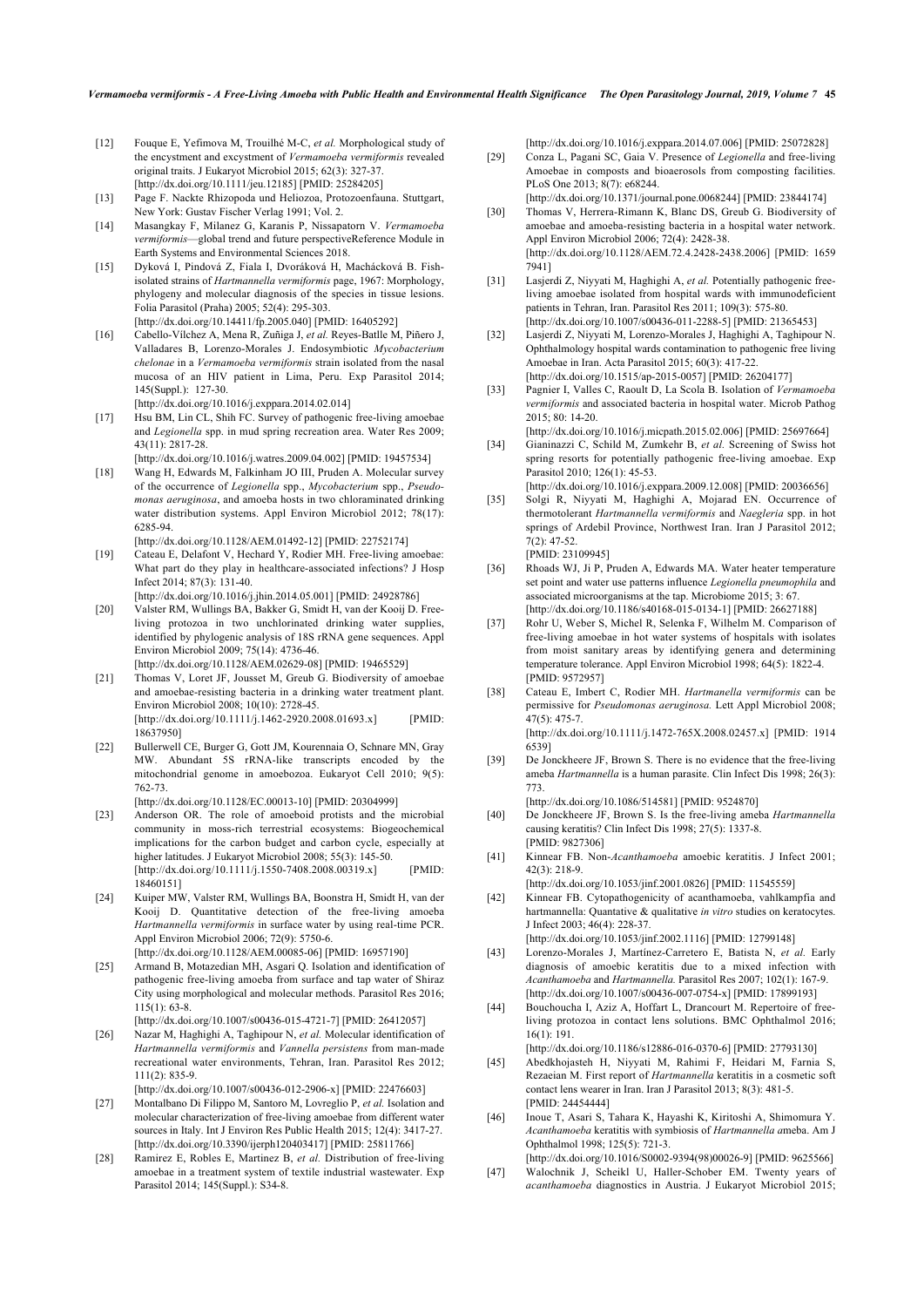$62(1)$ : 3-11.

[\[http://dx.doi.org/10.1111/jeu.12149\]](http://dx.doi.org/10.1111/jeu.12149) [PMID: [25047131\]](http://www.ncbi.nlm.nih.gov/pubmed/25047131)

- <span id="page-6-11"></span>[48] Kennedy SM, Devine P, Hurley C, Ooi YS, Collum LM. Corneal infection associated with *Hartmannella vermiformis* in contact-lens wearer. Lancet 1995; 346(8975): 637-8.
- <span id="page-6-0"></span>[\[http://dx.doi.org/10.1016/S0140-6736\(95\)91468-4](http://dx.doi.org/10.1016/S0140-6736(95)91468-4)] [PMID: [7651023](http://www.ncbi.nlm.nih.gov/pubmed/7651023)] [49] Aitken D, Hay J, Kinnear FB, Kirkness CM, Lee WR, Seal DV. Amebic keratitis in a wearer of disposable contact lenses due to a mixed *Vahlkampfia* and *Hartmannella* infection. Ophthalmology 1996; 103(3): 485-94.
- <span id="page-6-1"></span>[\[http://dx.doi.org/10.1016/S0161-6420\(96\)30667-2](http://dx.doi.org/10.1016/S0161-6420(96)30667-2)] [PMID: [8600427](http://www.ncbi.nlm.nih.gov/pubmed/8600427)] [50] De Jonckheere JF, Brown S. Non-*Acanthamoeba* amoebic keratitis. Cornea 1999; 18(4): 499-501.
- [\[http://dx.doi.org/10.1097/00003226-199907000-00021\]](http://dx.doi.org/10.1097/00003226-199907000-00021) [PMID: [1042](http://www.ncbi.nlm.nih.gov/pubmed/1042%202867) [2867\]](http://www.ncbi.nlm.nih.gov/pubmed/1042%202867)
- <span id="page-6-13"></span><span id="page-6-3"></span>[51] Scheid P, Zöller L, Pressmar S, Richard G, Michel R. An extraordinary endocytobiont in *Acanthamoeba* sp. isolated from a patient with keratitis. Parasitol Res 2008; 102(5): 945-50. [\[http://dx.doi.org/10.1007/s00436-007-0858-3](http://dx.doi.org/10.1007/s00436-007-0858-3)] [PMID: [18210154\]](http://www.ncbi.nlm.nih.gov/pubmed/18210154)
- [52] Gray TB, Cursons RT, Sherwan JF, Rose PR. *Acanthamoeba*, bacterial, and fungal contamination of contact lens storage cases. Br J Ophthalmol 1995; 79(6): 601-5.
- <span id="page-6-14"></span><span id="page-6-2"></span>[\[http://dx.doi.org/10.1136/bjo.79.6.601](http://dx.doi.org/10.1136/bjo.79.6.601)] [PMID: [7626578](http://www.ncbi.nlm.nih.gov/pubmed/7626578)] [53] Balczun C, Scheid PL. Detection of *Balamuthia mandrillaris* DNA in the storage case of contact lenses in Germany. Parasitol Res 2016; 115(5): 2111-4.

[\[http://dx.doi.org/10.1007/s00436-016-4979-4](http://dx.doi.org/10.1007/s00436-016-4979-4)] [PMID: [26965426\]](http://www.ncbi.nlm.nih.gov/pubmed/26965426)

- <span id="page-6-15"></span><span id="page-6-4"></span>[54] Balczun C, Scheid PL. Free-living amoebae as hosts for and vectors of intracellular microorganisms with public health significance. Viruses  $2017:9(4):65.$ 
	- [\[http://dx.doi.org/10.3390/v9040065](http://dx.doi.org/10.3390/v9040065)] [PMID: [28368313\]](http://www.ncbi.nlm.nih.gov/pubmed/28368313)
- <span id="page-6-17"></span><span id="page-6-5"></span>[55] Scheid P. Free-living amoebae and their multiple impacts on environmental health. Reference Module in Earth Systems and Environmental Sciences 2018. [\[http://dx.doi.org/10.1016/B978-0-12-409548-9.10969-8\]](http://dx.doi.org/10.1016/B978-0-12-409548-9.10969-8)
- <span id="page-6-6"></span>[56] Scheid P. Viruses in close associations with free-living amoebae. Parasitol Res 2015; 114(11): 3959-67.
- <span id="page-6-18"></span><span id="page-6-12"></span>[\[http://dx.doi.org/10.1007/s00436-015-4731-5](http://dx.doi.org/10.1007/s00436-015-4731-5)] [PMID: [26374538\]](http://www.ncbi.nlm.nih.gov/pubmed/26374538) [57] Scheid P. Relevance of free-living amoebae as hosts for
- phylogenetically diverse microorganisms. Parasitol Res 2014; 113(7): 2407-14. [\[http://dx.doi.org/10.1007/s00436-014-3932-7](http://dx.doi.org/10.1007/s00436-014-3932-7)] [PMID: [24828345\]](http://www.ncbi.nlm.nih.gov/pubmed/24828345)
- <span id="page-6-7"></span>[58] Muchesa P, Leifels M, Jurzik L, Hoorzook KB, Barnard TG, Bartie C. Coexistence of free-living amoebae and bacteria in selected South African hospital water distribution systems. Parasitol Res 2017; 116(1): 155-65.
- <span id="page-6-19"></span><span id="page-6-8"></span>[\[http://dx.doi.org/10.1007/s00436-016-5271-3](http://dx.doi.org/10.1007/s00436-016-5271-3)] [PMID: [27730363\]](http://www.ncbi.nlm.nih.gov/pubmed/27730363) [59] Wadowsky RM, Butler LJ, Cook MK, *et al.* Growth-supporting activity for *Legionella pneumophila* in tap water cultures and implication of hartmannellid amoebae as growth factors. Appl Environ Microbiol 1988; 54(11): 2677-82. [PMID: [3214153\]](http://www.ncbi.nlm.nih.gov/pubmed/3214153)
- <span id="page-6-21"></span><span id="page-6-20"></span><span id="page-6-9"></span>[60] Fields BS, Nerad TA, Sawyer TK, *et al.* Characterization of an axenic strain of *Hartmannella vermiformis* obtained from an investigation of nosocomial legionellosis. J Protozool 1990; 37(6): 581-3. [\[http://dx.doi.org/10.1111/j.1550-7408.1990.tb01269.x\]](http://dx.doi.org/10.1111/j.1550-7408.1990.tb01269.x) [PMID: [2086](http://www.ncbi.nlm.nih.gov/pubmed/2086%20787) [787](http://www.ncbi.nlm.nih.gov/pubmed/2086%20787)]
- <span id="page-6-22"></span>[61] Brieland JK, Fantone JC, Remick DG, LeGendre M, McClain M, Engleberg NC. The role of Legionella pneumophila-infected *Hartmannella vermiformis* as an infectious particle in a murine model of Legionnaire's disease. Infect Immun 1997; 65(12): 5330-3. [PMID: [9393834\]](http://www.ncbi.nlm.nih.gov/pubmed/9393834)
- <span id="page-6-16"></span>[62] Garcia A, Goñi P, Cieloszyk J, *et al.* Identification of free-living amoebae and amoeba-associated bacteria from reservoirs and water treatment plants by molecular techniques. Environ Sci Technol 2013;  $47(7)$ : 3132-40.
	- [\[http://dx.doi.org/10.1021/es400160k\]](http://dx.doi.org/10.1021/es400160k) [PMID: [23444840](http://www.ncbi.nlm.nih.gov/pubmed/23444840)]
- <span id="page-6-24"></span><span id="page-6-23"></span>[63] Tyson JY, Pearce MM, Vargas P, Bagchi S, Mulhern BJ, Cianciotto NP. Multiple *Legionella pneumophila* Type II secretion substrates, including a novel protein, contribute to differential infection of the amoebae *Acanthamoeba castellanii, Hartmannella vermiformis*, and *Naegleria lovaniensis.* Infect Immun 2013; 81(5): 1399-410. [\[http://dx.doi.org/10.1128/IAI.00045-13](http://dx.doi.org/10.1128/IAI.00045-13)] [PMID: [23429532](http://www.ncbi.nlm.nih.gov/pubmed/23429532)]
- <span id="page-6-10"></span>[64] Kuiper MW, Wullings BA, Akkermans AD, Beumer RR, van der Kooij D. Intracellular proliferation of *Legionella pneumophila* in *Hartmannella vermiformis* in aquatic biofilms grown on plasticized polyvinyl chloride. Appl Environ Microbiol 2004; 70(11): 6826-33.

[\[http://dx.doi.org/10.1128/AEM.70.11.6826-6833.2004\]](http://dx.doi.org/10.1128/AEM.70.11.6826-6833.2004) [PMID: [1552](http://www.ncbi.nlm.nih.gov/pubmed/1552%208550) [8550\]](http://www.ncbi.nlm.nih.gov/pubmed/1552%208550)

- [65] Dey R, Hoffman PS, Glomski IJ. Germination and amplification of anthrax spores by soil-dwelling amoebas. Appl Environ Microbiol 2012; 78(22): 8075-81.
	- [\[http://dx.doi.org/10.1128/AEM.02034-12\]](http://dx.doi.org/10.1128/AEM.02034-12) [PMID: [22983962](http://www.ncbi.nlm.nih.gov/pubmed/22983962)]
- [66] Horn M, Wagner M, Müller K-D, *et al. Neochlamydia hartmannellae* gen. nov., sp. nov. (Parachlamydiaceae), an endoparasite of the amoeba *Hartmannella vermiformis.* Microbiology 2000; 146(Pt 5): 1231-9.

[\[http://dx.doi.org/10.1099/00221287-146-5-1231](http://dx.doi.org/10.1099/00221287-146-5-1231)] [PMID: [10832651](http://www.ncbi.nlm.nih.gov/pubmed/10832651)]

- [67] Henning K, Zöller L, Hauroeder B, Hotzel H, Michel R. *Hartmannella vermiformis* (Hartmannellidae) harboured a hidden *Chlamydia*-like endosymbiont. Endocytobiosis Cell Res 2007; 18: 1-10.
- [68] Benamar S, Bou Khalil JY, Blanc-Tailleur C, Bilen M, Barrassi L, La Scola B. Developmental cycle and genome analysis of *Protochlamydia massiliensis* sp. nov. A new species in the Parachlamydiacae family. Front Cell Infect Microbiol 2017; 7: 385.

[\[http://dx.doi.org/10.3389/fcimb.2017.00385\]](http://dx.doi.org/10.3389/fcimb.2017.00385) [PMID: [28913180](http://www.ncbi.nlm.nih.gov/pubmed/28913180)]

[69] Bou KJY, Benamar S, Di Pinto F, Blanc-Tailleur C, Raoult D, La Scola B. *Protochlamydia phocaeensis* sp. nov., a new Chlamydiales species with host dependent replication cycle. Microbes Infect 2017; 19(6): 343-50.

[\[http://dx.doi.org/10.1016/j.micinf.2017.02.003](http://dx.doi.org/10.1016/j.micinf.2017.02.003)] [PMID: [28279734\]](http://www.ncbi.nlm.nih.gov/pubmed/28279734)

- [70] Bou KJY, Benamar S, Baudoin JP, *et al.* Developmental cycle and genome analysis of *Rubidus massiliensis*, a new *Vermamoeba vermiformis* pathogen. Front Cell Infect Microbiol 2016; 6: 31. [\[http://dx.doi.org/10.3389/fcimb.2016.00031\]](http://dx.doi.org/10.3389/fcimb.2016.00031) [PMID: [27014641](http://www.ncbi.nlm.nih.gov/pubmed/27014641)]
- [71] Wheat WH, Casali AL, Thomas V, et al. Long-term survival and virulence of *Mycobacterium leprae* in amoebal cysts. PLoS Negl Trop Dis 2014: 8(12): e3405.
- [\[http://dx.doi.org/10.1371/journal.pntd.0003405\]](http://dx.doi.org/10.1371/journal.pntd.0003405) [PMID: [25521850](http://www.ncbi.nlm.nih.gov/pubmed/25521850)] [72] Cateau E, Imbert C, Rodier MH. *Hartmanella vermiformis* can be permissive for *Pseudomonas aeruginosa.* Lett Appl Microbiol 2008; 47(5): 475-7. [\[http://dx.doi.org/10.1111/j.1472-765X.2008.02457.x](http://dx.doi.org/10.1111/j.1472-765X.2008.02457.x)] [PMID: [1914](http://www.ncbi.nlm.nih.gov/pubmed/1914%206539) [6539\]](http://www.ncbi.nlm.nih.gov/pubmed/1914%206539)
- [73] Evstigneeva A, Raoult D, Karpachevskiy L, La Scola B. Amoeba coculture of soil specimens recovered 33 different bacteria, including four new species and Streptococcus pneumoniae Microbiology 2009; 155: 657-64.
- [74] Axelsson-Olsson D, Olofsson J, Svensson L, *et al.* Amoebae and algae can prolong the survival of *Campylobacter* species in co-culture. Exp Parasitol 2010; 126(1): 59-64.

[\[http://dx.doi.org/10.1016/j.exppara.2009.12.016](http://dx.doi.org/10.1016/j.exppara.2009.12.016)] [PMID: [20056117\]](http://www.ncbi.nlm.nih.gov/pubmed/20056117)

[75] Denet E, Vasselon V, Burdin B, Nazaret S, Favre-Bonté S. Survival and growth of *Stenotrophomonas maltophilia* in free-living amoebae (FLA) and bacterial virulence properties. PLoS One 2018; 13(2): e0192308.

[\[http://dx.doi.org/10.1371/journal.pone.0192308\]](http://dx.doi.org/10.1371/journal.pone.0192308) [PMID: [29401523\]](http://www.ncbi.nlm.nih.gov/pubmed/29401523) [76] Santic M, Ozanic M, Semic V, Pavokovic G, Mrvcic V, Kwaik YA.

Intra-vacuolar proliferation of *F. novicida* within *H. vermiformis.* Front Microbiol 2011; 2: 78.

[\[http://dx.doi.org/10.3389/fmicb.2011.00078\]](http://dx.doi.org/10.3389/fmicb.2011.00078) [PMID: [21747796](http://www.ncbi.nlm.nih.gov/pubmed/21747796)]

- [77] Schulz F, Lagkouvardos I, Wascher F, Aistleitner K, Kostanjšek R, Horn M. Life in an unusual intracellular niche: A bacterial symbiont infecting the nucleus of amoebae. ISME J 2014; 8(8): 1634-44. [\[http://dx.doi.org/10.1038/ismej.2014.5\]](http://dx.doi.org/10.1038/ismej.2014.5) [PMID: [24500618](http://www.ncbi.nlm.nih.gov/pubmed/24500618)]
- [78] Reteno DG, Benamar S, Khalil JB, *et al. Faustovirus*, an *asfarvirus*related new lineage of giant viruses infecting amoebae. J Virol 2015; 89(13): 6585-94.
- [\[http://dx.doi.org/10.1128/JVI.00115-15](http://dx.doi.org/10.1128/JVI.00115-15)] [PMID: [25878099\]](http://www.ncbi.nlm.nih.gov/pubmed/25878099) [79] Bajrai LH, Benamar S, Azhar EI, *et al. Kaumoebavirus*, a new virus that clusters with Faustoviruses and Asfarviridae. Viruses 2016; 8(11): 8.
- [\[http://dx.doi.org/10.3390/v8110278](http://dx.doi.org/10.3390/v8110278)] [PMID: [27801826](http://www.ncbi.nlm.nih.gov/pubmed/27801826)] [80] Andreani J, Khalil J, Baptiste E, *et al. Orpheovirus* IHUMI-LCC2: A new virus among the giant viruses. Front Microbiol 2017. [PMID: [29403444\]](http://www.ncbi.nlm.nih.gov/pubmed/29403444)
- [81] Cateau E, Mergey T, Kauffmann-Lacroix C, Rodier MH. Relationships between free living amoebae and *Exophiala dermatitidis*: A preliminary study. Med Mycol 2009; 47(1): 115-8. [\[http://dx.doi.org/10.1080/13693780802545592\]](http://dx.doi.org/10.1080/13693780802545592) [PMID: [19085458\]](http://www.ncbi.nlm.nih.gov/pubmed/19085458)
- [82] Maisonneuve E, Cateau E, Kaaki S, Rodier MH. *Vermamoeba vermiformis*-*Aspergillus fumigatus* relationships and comparison with other phagocytic cells. Parasitol Res 2016; 115(11): 4097-105. [\[http://dx.doi.org/10.1007/s00436-016-5182-3\]](http://dx.doi.org/10.1007/s00436-016-5182-3) [PMID: [27381330](http://www.ncbi.nlm.nih.gov/pubmed/27381330)]